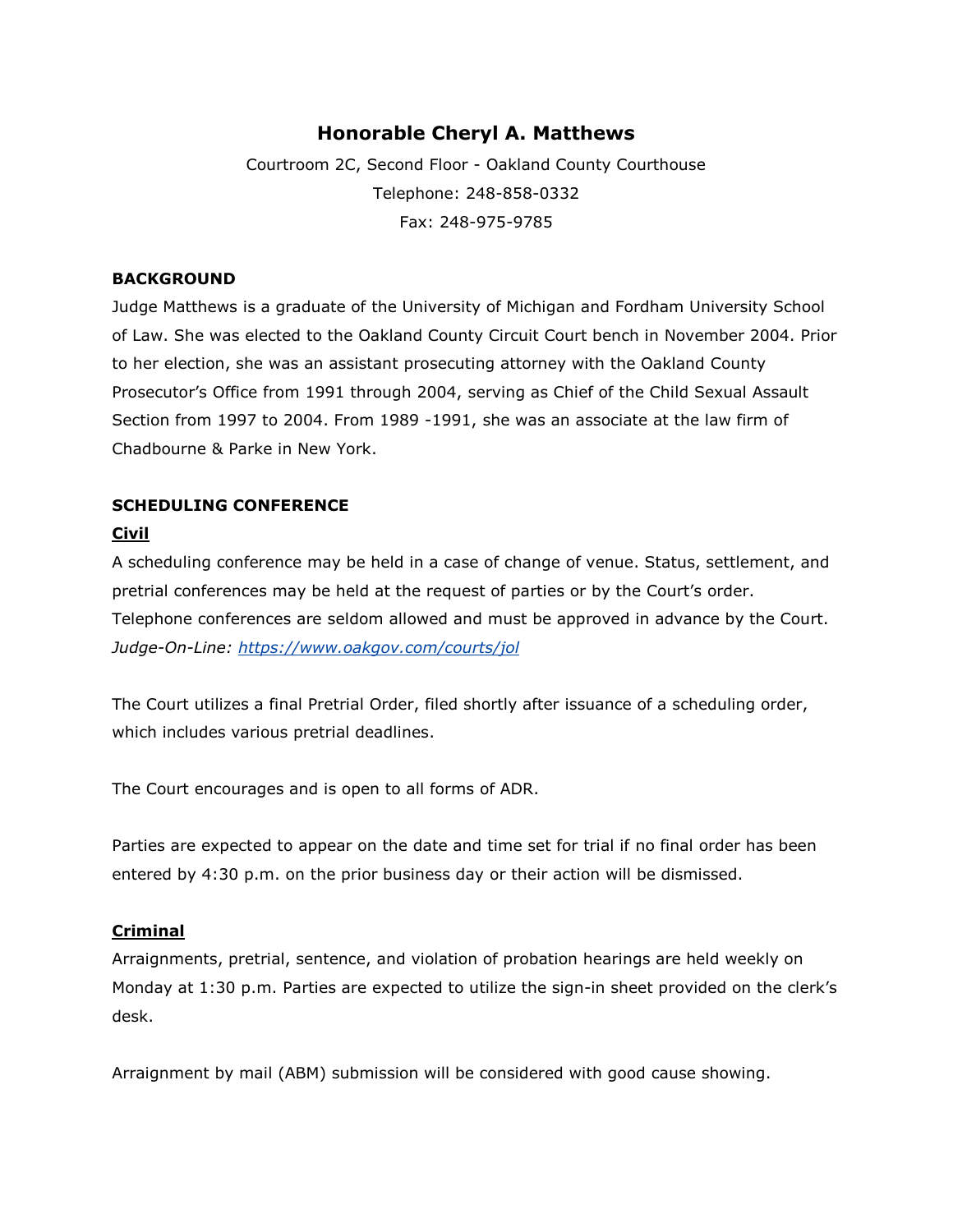Criminal bench warrant arraignments are conducted daily at 10:30 a.m. before the chief judge. Call chambers for more information on criminal bench warrants.

### **MOTION PRACTICE**

Motions are heard weekly on Wednesdays at 8:30 a.m. Cases are called on a first-come, first-serve basis; check in with the clerk. Add-ons are allowed dependent on docket and length of the motion. Parties are encouraged to arrive with proposed orders granting/denying the requested relief.

The Court requires parties to file responses to all contested motions. Failure to file a response may result in the Court dispensing with oral argument. MCR  $2.119(E)(3)$ .

### **Dispositive Motions**

Hearings on motions for summary disposition are scheduled pursuant to a separate, independent briefing scheduling order issued by the Court. A hearing date will be scheduled after the motion is filed. A separate motion must be filed to exceed page limit (see MCR 2.119(A)(2)). A judge's copy is required of all summary disposition briefs.

### **Motion for Reconsideration**

A judge's copy is required. Unless the Court otherwise indicates, no hearing is scheduled and no response is required. (See MCR 2.119(F))

### **Motions** *in Limine*

Must be filed at least two weeks prior to the date of trial and heard no later than one week prior to the date of trial (dependent on compliance with all other scheduling order provisions).

### **Motions for Alternate Service**

A process server Affidavit indicating the specific attempts at personal service (minimum of three attempts, varied in time and day of week) is required. Specific requirements of the proposed order may include: (1) Certified mail (return receipt requested) to the last known address; (2) Posting/affixing to the last known address; (3) Publication in the "Oakland County Legal News" for three consecutive weeks; and/or (4) First class mail.

### **Motions for Second Summons**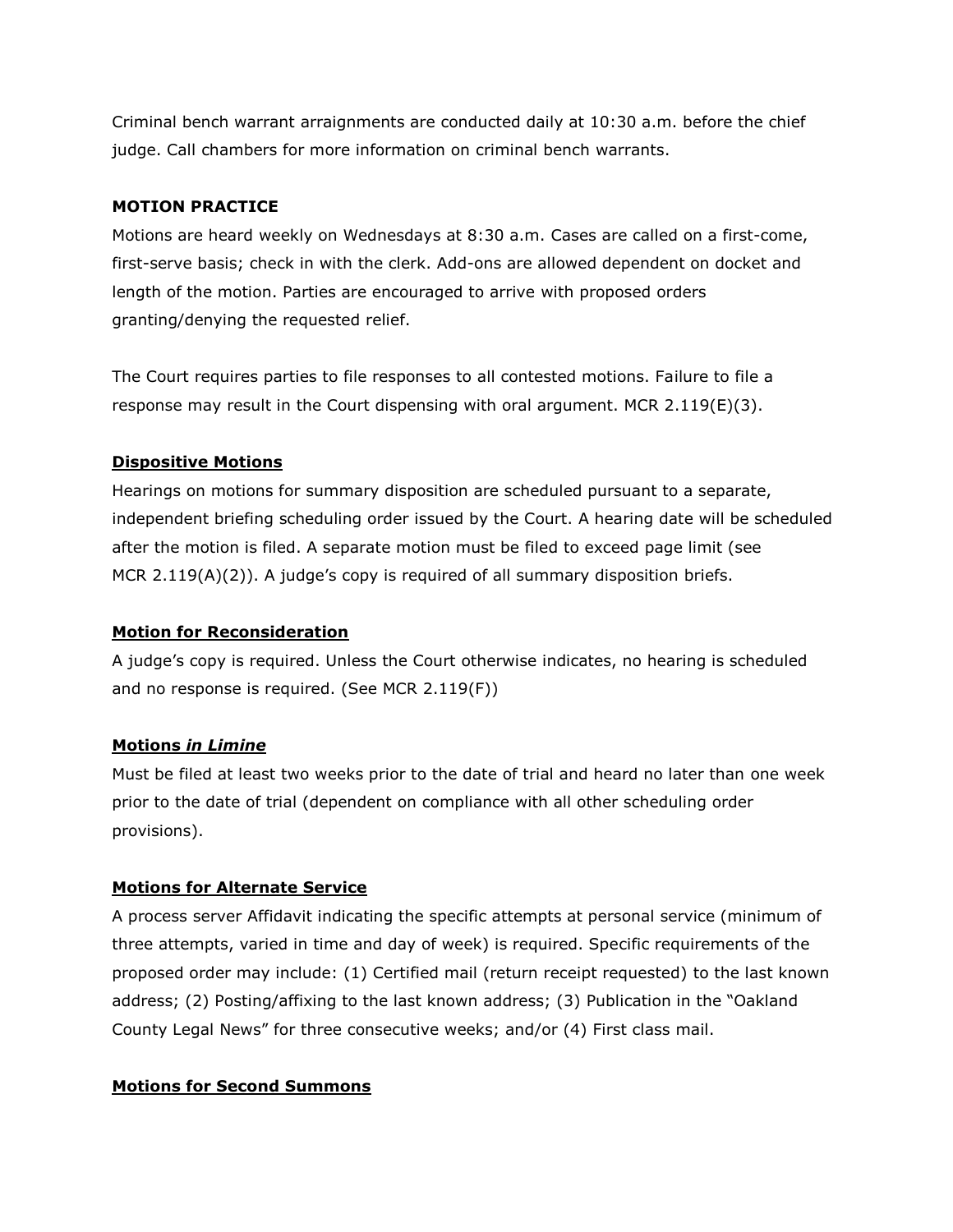A 45-day (or 60-DAY) extension will be considered when appropriate. Must show at least one attempt of personal service or sufficient other attempts to accomplish service. A separate motion for each defendant must be filed.

#### **TEMPORARY RESTRAINING ORDERS/INJUNCTIONS**

The Court strictly adheres to the Michigan Court Rules, including MCR 3.310(B)(1). Please ensure compliance before such a request is brought.

#### **DISCOVERY**

The Scheduling Order dictates the time for discovery. It can be extended by stipulation.

#### **CASE EVALUATION**

Adjournments allowed by motion.

#### **TRIAL**

The docket is computer-generated. Adjournments are allowed by motion for good cause. A trial brief is due one week prior to trial; all exhibits must be marked and agreed to by the parties prior to the start of trial. Exhibits shall be labeled as follows: Plaintiff – numbers; Defense – letters. The Court requires a bench book of exhibits for all trials. Motions *in limine* must be heard no later than one week before trial or pursuant to an issued scheduling or pretrial order.

Trial days are Monday 8:30 a.m. to 12:00 p.m.; Wednesday 1:30 p.m. to 4:30 p.m.; and Tuesday, Thursday, and Friday 8:30 a.m. to 4:30 p.m. The Court requires proposed findings in bench trials. The Court conducts initial *voir dire* for jury trials; counsel participates.

Preliminary jury instructions must be submitted to the Court on plain paper, without citation to case law, no later than one week prior to the scheduled date of trial. The jury is charged after final argument. Upon request, the jury may take notes in lengthy matters and into jury deliberations.

**\*NOTE:** If a civil case is settled prior to trial, an order disposing of the case must be filed prior to the trial date. If no order is filed, the parties must appear on the trial date to place the settlement on the record or the court will issue a dismissal order.